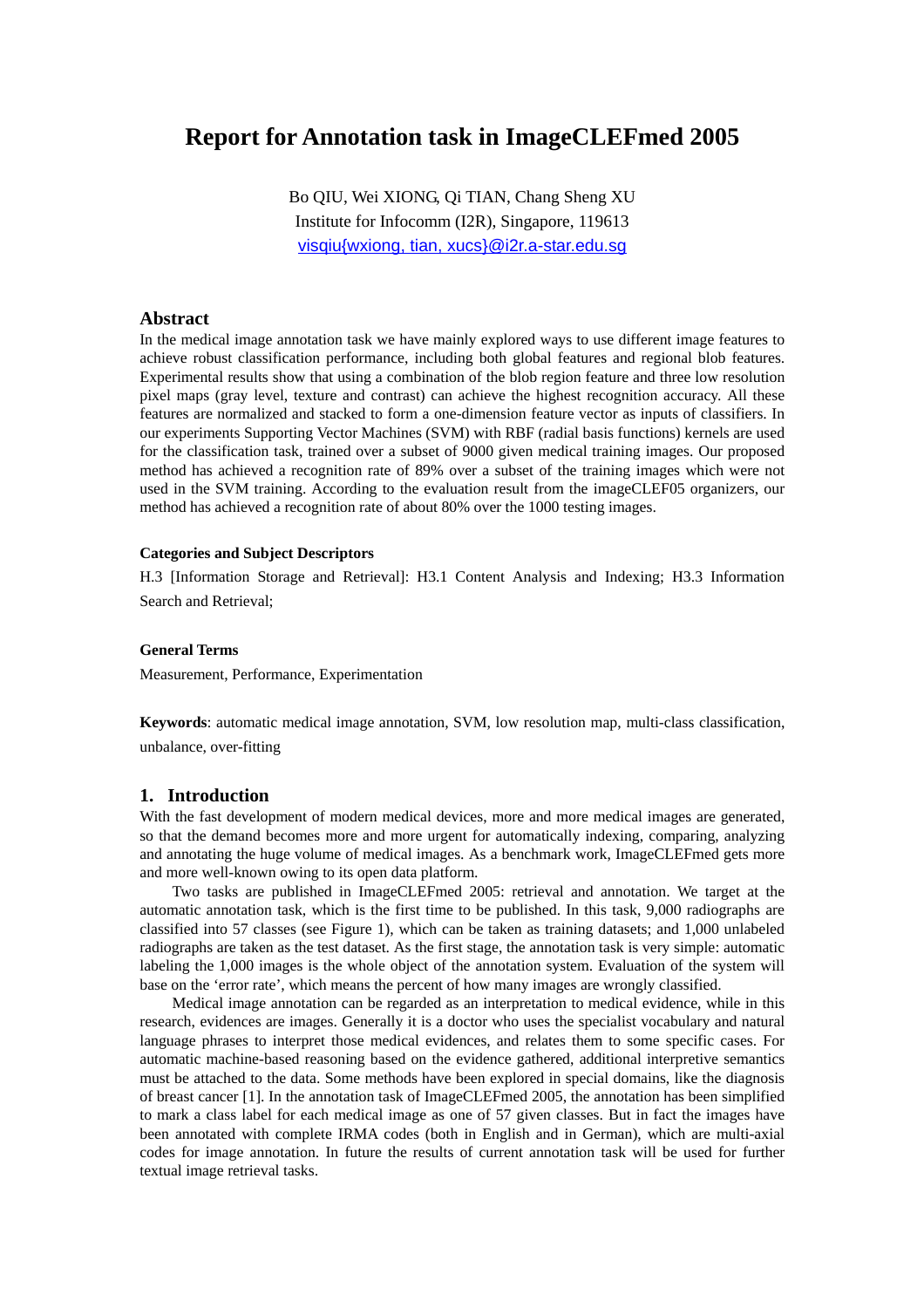So by now, the annotation task can be taken as a multi-class classification problem, which is a great challenge for medical images with 57 classes. Compared with other classification problems, there are some particular difficulties for medical images:

Great unbalance between 57 classes;

 See [Figure 2.](#page-6-1) In 57 training sets, class 6 has more than 500 samples (images), class 12 has more than 2,500 samples, class 34 has near 1,000 samples, while all the others are much less. 20 classes occupies near 80% of the whole training sets. This unbalance causes many common classification methods unavailable.

- Visual similarities between some classes; See [Figure 3.](#page-7-0) For people who are not experts of radiographs, it is impossible to find the differences between some classes visually.
- Variety in one class and difficulty in defining visual features.

See [Figure 4.](#page-7-1) Too many modalities vary in one class. To find a general visual feature for one class is often very difficult.

It's more like an experimental work, where many features and methods have been tested based on simulation experiments.

In Section 2 feature extraction techniques are described; Section 3 overviews SVM; Section 4 gives the results of experiments; at last Section 5 gives the conclusion and future direction.

# **2. Feature sets**

Feature extraction is a basic problem in image processing field. In [\[2\]](#page-5-1) there are 56 CBIR (content-based image retrieval) systems reviewed, and a summary of low-level features are listed in 3 main categories: color, texture, and shape, plus 2 single features: layout, face detection. In [\[3\]](#page-5-2)[\[4\]](#page-5-3) there are some similar classifications of features.

'Color' includes dominant colors, region histogram, color coherence vector, color moments, correlation histogram, global/ sub-image histogram, eigen image, etc.

'Texture' includes edge statistics (edge image histogram, edge orientation histogram), local binary patterns, random field decomposition, atomic texture features (contrast, anisotropy, density, randomness, directionality, softness, uniformity, often variations of Tamura features, and often derived from a concurrence matrix of pixel values). The results of wavelet decomposition, Gabor filter and Fourier filters, etc., are also taken as texture features in [\[2\].](#page-5-1)

'Shape' includes elementary descriptors (centroid, area, orientation, length of major and minor axes, eccentricity, circularity, and features derived from algebraic moments), bounding box/ellipse, curvatures scale space, elastic models, Fourier descriptors, template matching, edge direction histogram, etc.

The feature 'layout' is the absolute or relative spatial position of the pixels. It may include low-resolution-pixel-map (LRPM), which is used in our method.

In the annotation task of ImageCLEFmed 2005, all provided images are black and white. So texture seems to be a more powerful feature than color. To judge the influence of noises, texture maps are calculated on both initial images and filtered images. Moreover, texture histogram is calculated on those texture maps. In [Table 1,](#page-1-0) three texture features are considered: contrast, anisotropy, and polarity, where 'h' means the height of an image and 'w' means its width. A~F gives different sets of features. In [Figure 5,](#page-7-2) there is a small example of textures and LRPM.

As we can see from [Table 1,](#page-1-0) if images' sizes are different, the lengths of the feature vectors will also be different. In this case, LRPMs are used to unify all the images to the size 16x16. On the other hand, LRPMs can reduce the feature vectors' length. We didn't try other sizes except 16x16 because in [\[3\]](#page-5-2) it shows that the sizes of LRPM have no obvious influence to the results.

|                     | contrast       | anisotropy     | polarity       |  |
|---------------------|----------------|----------------|----------------|--|
| Original Image (A)  | h x w          | h x w          | h x w          |  |
| Filtered Image (B)  | h x w          | h x w          | h x w          |  |
| Histogram of $A(C)$ | $256 \times 1$ | $256 \times 1$ | $256 \times 1$ |  |
| Histogram of $B(D)$ | $256 \times 1$ | $256 \times 1$ | $256 \times 1$ |  |
| Filtered C $(E)$    | $256 \times 1$ | $256 \times 1$ | $256 \times 1$ |  |
| Filtered D (F)      | $256 \times 1$ | $256 \times 1$ | $256 \times 1$ |  |

<span id="page-1-0"></span>an.<br>Table 1. Textur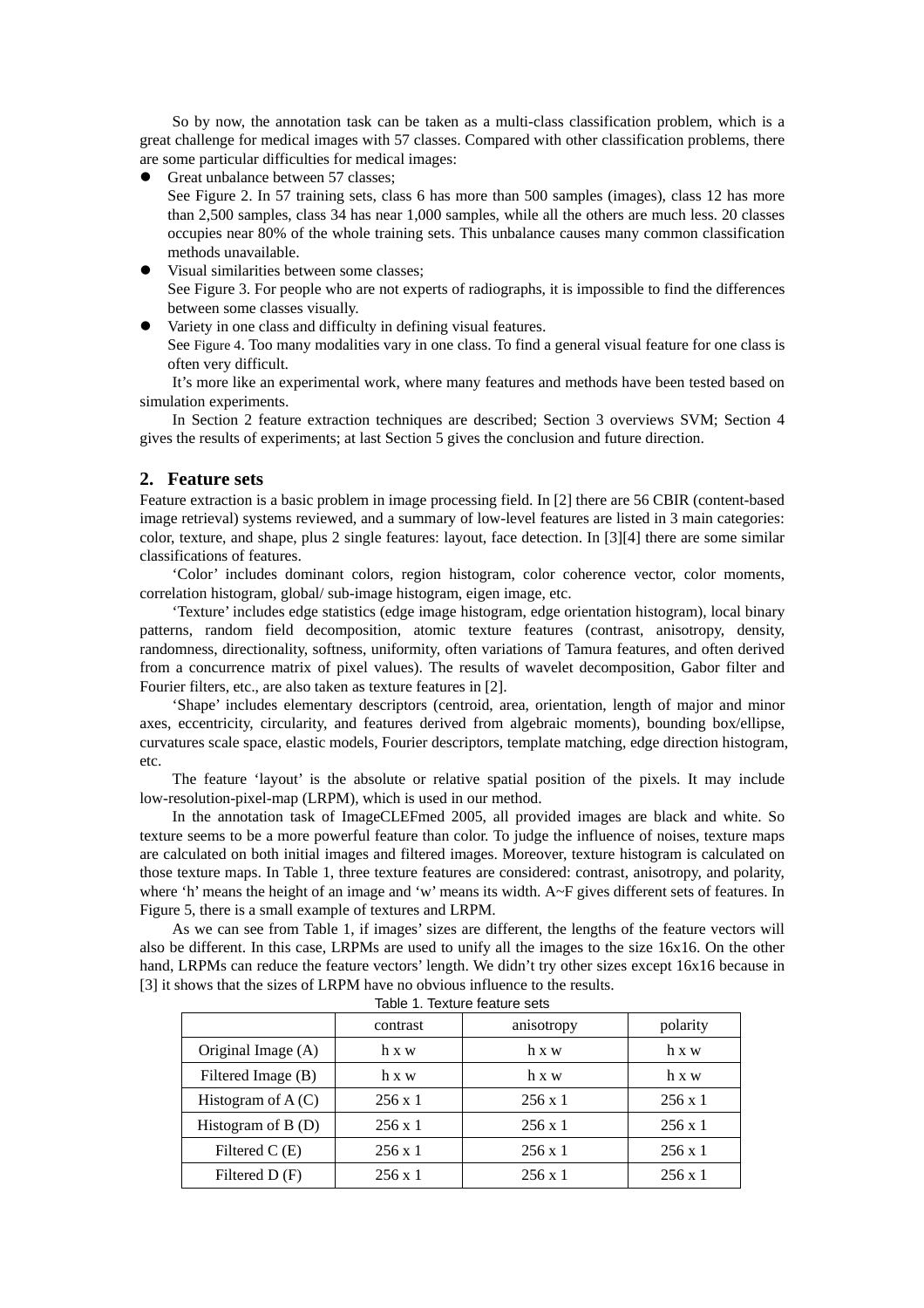Besides of texture, regional features are also considered, such as Blob [\[6\].](#page-5-4) A Blob's parameters include: color, texture, area, length of long axis and short axis, rotation angle, Fourier decomposition parameters, etc. It has been applied successfully in medical image retrieval in our past work [\[7\].](#page-5-5)

Facing all kinds of features, it is really very difficult to find out which is more valuable than the others. And it is impossible to use all the features at the same time. So feature selection becomes a key problem. The 'best' features should be the most distinguishing features, and be invariant to different transformations of the input. To choose the best features is a very difficult theoretical problem. A practical way is to do simulation experiments, so as to select suitable features from the best result of classification.

Through simulation experiments, three kinds of LRPMs are finally chosen as features used in our work. One is from the initial images; the other two are from the maps of texture features: contrast and anisotropy.

# **3. Classification methods**

According to [\[8\],](#page-5-6) roughly speaking, classification methods can be divided into the parametric and the nonparametric. Parametric methods include Bayesian estimation (Maximum-Likelihood, Hidden Markov models, Expectation-Maximization, Fisher Linear Discriminant, Multiple Discriminant Analysis, etc), Linear Discriminant functions (Perceptron Criterion Function, Relaxation Procedures, Minimum Squared-Error Procedures, Principle Component Analysis, Support Vector Machines, Ho-Kashyap Procedures, etc), Multi-layer Neural Networks, Stochastic methods (Simulated Annealing, Boltzmann learning, Evolutionary methods, etc).

SVM is chosen in our program. It is a method widely used for statistical learning, and classifiers and regression models designing. Primarily SVM tackles the binary classification problem. The objective is to find an optimal separating hyper-plane (OSH) that correctly classifies feature data points as much as possible and separates the points of two classes as far as possible. The approach is to map the training data into a higher dimensional (possibly infinite) space and formulate a constrained quadratic programming for the optimization. Different mappings construct different SVMs [\[9\].](#page-5-7)

SVM for multiple-classes classification is still under development. Generally there are two types of approaches. One type has been to incorporate multiple class labels directly into the quadratic solving algorithm. Another more popular type is to combine several binary classifiers. We used SVM<sup>Torch</sup>, which belongs to the latter.

Kernel selection is a crucial issue for SVM. Kernels introduce different nonlinearities into the SVM problem by mapping input data into Hilbert space via a mapping function where it may then be linearly separable. Different kernels will accommodate different nonlinear mappings and the performance of the resulting SVM will often hinge on the appropriate choice of the kernel [\[10\].](#page-5-8) Generally it is impossible to judge in advance which kernel is the best for classification, and trial-and-error method is a common way to select kernels. There are 4 kernels in SVM<sup>Torch</sup>: linear, polynomial, radial basis function (RBF), sigmoid tanh.

$$
K(\mathbf{x}, \mathbf{y}) = (\mathbf{x} \cdot \mathbf{y} + 1)^p \tag{1}
$$

$$
K(\mathbf{x}, \mathbf{y}) = e^{-\|\mathbf{x} - \mathbf{y}\|^2 / 2\sigma^2}
$$
 (2)

$$
K(\mathbf{x}, \mathbf{y}) = \tanh(\kappa \mathbf{x} \cdot \mathbf{y} - \delta) \tag{3}
$$

Eq. (1) results in a classifier that is a polynomial of degree  $p$  in the data; Eq. (2) gives a Gaussian radial basis function classifier, and Eq. (3) gives a particular kind of two-layer sigmoidal neural network. For the RBF case, the number of centers, the centers themselves, the weights, and the threshold are all produced automatically by the SVM training and give excellent results compared to classical RBFs, for the case of Gaussian RBFs. For the neural network case, the first layer consists of *N* sets of weights, each set consisting of  $d<sub>L</sub>$  (the dimension of the data) weights, and the second layer consists of *N* weights, so that an evaluation simply requires taking a weighted sum of sigmoids, themselves evaluated on dot products of the test data with the support vectors. Thus for the neural network case, the architecture (number of weights) is determined by SVM training. Note that the hyperbolic tangent kernel only satisfies Mercer's condition for certain values of its parameters [\[11\].](#page-5-9)

RBF is chosen in our program, and the standard variance *σ* is its parameter. Another parameter *c* is the trade-off between training error and the margin.

PCA (Principle Component Analysis) [\[5\]](#page-5-10) is also tried in our experiments. But owing to the serious unbalance of the training dataset, it can not overcome the over-fitting problem. In Section 4 more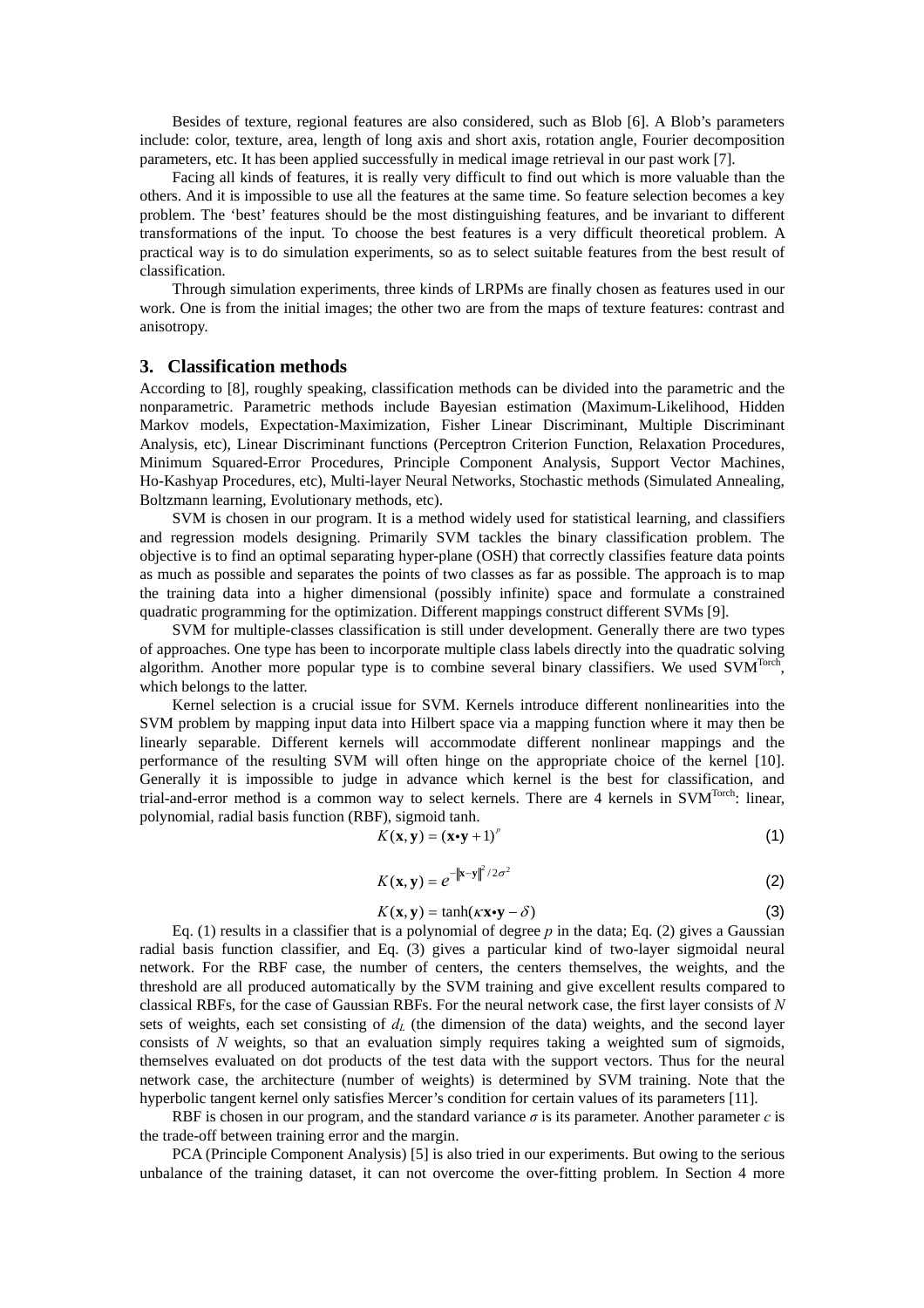details about this will be shown.

# **4. Experiments and result analysis**

Starting from 9,000 labeled training images (see [Figure](#page-6-1) 2 and [Table 2\)](#page-10-0), the goal is to classify the 1,000 given unlabeled images. In this process, there are 3 key points: feature selection, method selection, parameter selection. All of these can be decided by simulation experiments.

# • **What is the simulation experiment?**

In 'simulation experiments', both the training images and test images are coming from the given training dataset. In this case, the ground-truth of the test dataset is known. Then it is possible to evaluate the result of an experiment. From the feedback of simulation experiments, we can choose the best features, suitable method, and best parameters.

Of course different partitions of the 9,000 training images will cause different results. Thus the simulation experiments should be preceded under various partitions, various features, various methods, and various parameters. Some ratios are assigned to the partitions. Each ratio is applied in each of 57 training sets separately. For example, if defined the ratio to 4:1, in each of 57 training sets, 80% images will be taken as training data and the left 20% will be regarded as test data. Ensuring each class has some training data and corresponding test data, is obviously better than dividing the whole training dataset randomly, in which way, the effect of the classification method cannot be seen clearly because there may be some classes disappearing at the training stage.

#### • **Simulation experiments with PCA**

First of all, the PCA method is tested in simulation experiments. This is owing to in our past work [\[5\],](#page-5-10) PCA plus Blob features made a good result in image retrieval. In [Figure 6,](#page-7-3) it is shown the best result of the simulated experiment on PCA plus Blob. The average accuracy (AA) of the classification is 0.5026.

The AA mentioned here is equal to correctness rate, which is calculated according to the following formula:

$$
AA = \frac{number\_of\_images\_classified\_correctly}{size\_of\_test\_dataset}
$$
 (4)

For example, in our case, the size of test dataset is 3,512, and there are 1,765 images classified correctly, so the AA is 0.5026.

[Figure 7](#page-7-4) shows the best result of the simulation experiment on PCA plus texture features. The AA is 0.6977. But using either Blob or texture features, PCA results in almost all the images trapped into a few 'attractive' classes, like 6, 12, 34. This is owing to their big sizes of corresponding training dataset, which are 576, 2563, 880 separately (see [Table 2\)](#page-10-0), and the 3 highest peaks in [Figure 2.](#page-6-1) They occupy 44.65% of all the 9,000 training images. This obvious unbalanced distribution between different classes in training dataset can explain why the AA is not so low even in such a bad classification distribution (nearly all of the images are classified into the 3 classes).

If purely from the viewpoint of AA to evaluate the result of PCA for annotation, it's not too bad. But in [Figure](#page-7-3) 6 and [Figure](#page-7-4) 7, PCA is proved to be inoperative in solving such a seriously unbalanced problem, because there are too many empty classes. Like in [Figure](#page-7-4) 7, only 3 classes have some classified samples but all the other classes have none.

#### • **Simulation experiment with SVM**

Too much training data existing in class 6, 12, 34 cause the risk of over-fitting. However, this risk can be controlled at least for simple noise models, e.g. models with constant noise levels, using soft margin SVM with specific sequences of regularization parameters [\[12\].](#page-5-11) In SVM<sup>Torch</sup>, the parameter for the soft margin is C, and the parameter for the standard variance is std.

In our experiment, SVM plus different features is tested:

SVM+ Blob [\(Figure 8\)](#page-8-0)

SVM+ LRPM [\(Figure 9\)](#page-8-1)

SVM+ texture [\(Figure 10\)](#page-8-2)

SVM+ LRPM + texture [\(Figure 11\)](#page-8-3)

SVM+ Blob + LRPM + texture [\(Figure 12\)](#page-9-0)

As shown in the above figures as well as [Figure 14,](#page-9-0)  $\text{SVM} + \text{all } (\text{=} \text{Blob} + \text{LRPM} + \text{ texture})'$  reaches the highest AA (0.8890).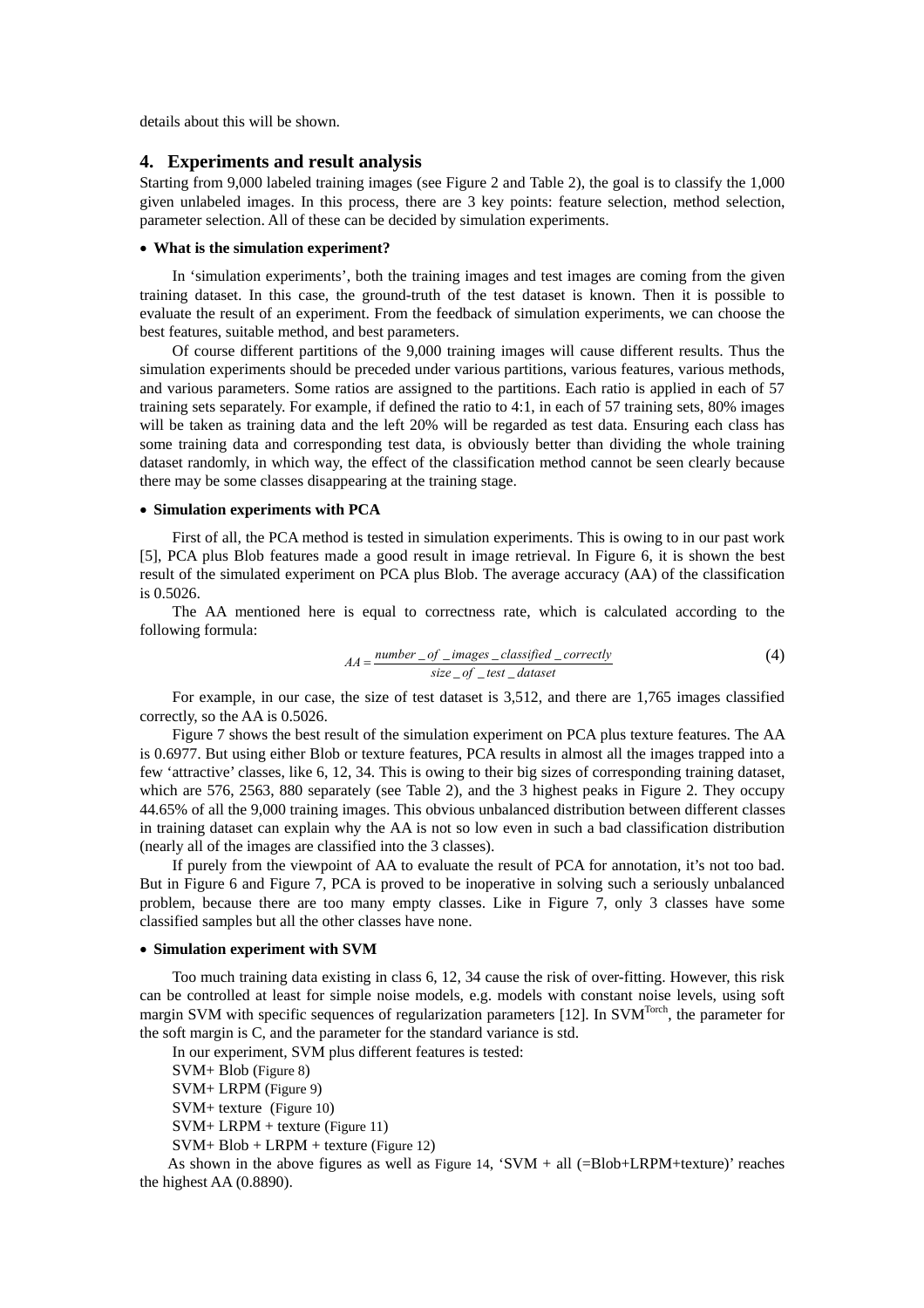#### ¾**Comparison between methods:**

From those figures we can see that SVM are better than PCA because SVM can 'recognize' more classes. Further more, SVM can reach higher AA compared with PCA.

# ¾**Comparison between features:**

Both by SVM, LRPM features (AA: 0.7725) seems to be better than Blob features (AA: 0.6311). This shows that in this task low-level features are more powerful than middle-level features, although Blob plays well in image retrieval field. Besides texture feature seems to be the best among the three with its AA 0.8318. Further more, the combination of the three kinds of features can reach a highest AA=0.8890. This is owing to different features reflecting different attributes of images, so that their combination can make a better result.

#### ¾**Influence of training dataset**

Generally speaking, different training datasets will cause different classification results, and the larger the training dataset is, the better the result will be. But in our case, larger training dataset may make the result worse owing to over-fitting problem. E.g., [Figure 12](#page-9-0) uses only 600 samples out of 2563 samples from the training dataset of class 12, and its AA is 0.8890; if using 1000 samples to train the classifier, its AA only can reach 0.8727; when using 1500 samples, the AA lowers down to 0.8413.

#### • **The real experiments and results**

With the conclusions from above simulation experiments, the 'SVM+Blob+LRPM +texture' method is chosen at last, which seems to be the best combination of method and features. But unfortunately, in our submission result to ImageCLEFmed 2005, Blob hasn't been included, which resulted in an AA 0.7940.

Our latest result is 0.8070 [\(Figure 13\)](#page-9-1), in which, AAs of 11 classes are higher than 0.9, containing 505 correctly classified images in all 515 images; AAs of 23 classes are from 0.5 to 0.9, containing 270 right classified images in all 356 images; in the last 23 classes with the AAs below 0.5, there are 129 images in total, and only 32 images are right classified. This shows that, with the features above, SVM is not good at classifying small classes with few samples.

In the following we discuss some factors influencing the AAs.

## ¾**Threshold of sizes of training datasets**

According to [Figure 2](#page-6-1) and [Table 2,](#page-10-0) there is a serious unbalance among the training datasets. The largest class contains 2563 samples (class 12), while the smallest class has only 9 samples (class 51, 52). In many cases, too many training samples will cause the over-fitting problem. One of the solutions is to define a threshold to limit the numbers of training samples. For example, the threshold is set to 300. Then each of 57 training datasets is to be limited to 300 training samples.

But as shown in [Figure 15,](#page-10-1) using soft margin SVM, when the threshold increases from 500, it will do little influence to AA. If using PCA, the threshold will do great influence to AA. So on this point, the performance of SVM is much better than PCA.

## ¾**Parameters selection of SVM**

For SVM's kernel RBF, there are two parameters: variance std and margin C.

In [Figure 16,](#page-10-1) (a) shows the influence of std, and (b) shows the influence of C. It can be seen that std does more influence to AA while C does little.

#### • **Error analysis**

In the information retrieval field, the most common used item to evaluate the retrieval results is PR curve (precision recall curve). Though in our case it is a classification problem, we keep on using them as evaluation figures. The difference is there will be no curves but graphs. A 'curve' is used to describe the effect of different parameters of a retrieval method, and one curve only corresponds to one class. A 'graph' can show all the classes' position in the same coordinates simultaneously, and describe the effect of the classification method. It is more suitable to illustrate the results of a multi-class classifier.

An example of this kind of graph is shown in [Figure 17:](#page-10-2) G is the best region because the points in this region have high recall and precision; B is the worst region because its points have low recall and precision. For a multi-class problem, a convincible result should let its most classes fall in region G. As for ours, related to [Figure 13,](#page-9-1) in [Figure 17](#page-10-2) there are more than half of the classes (around 53%) falling in G.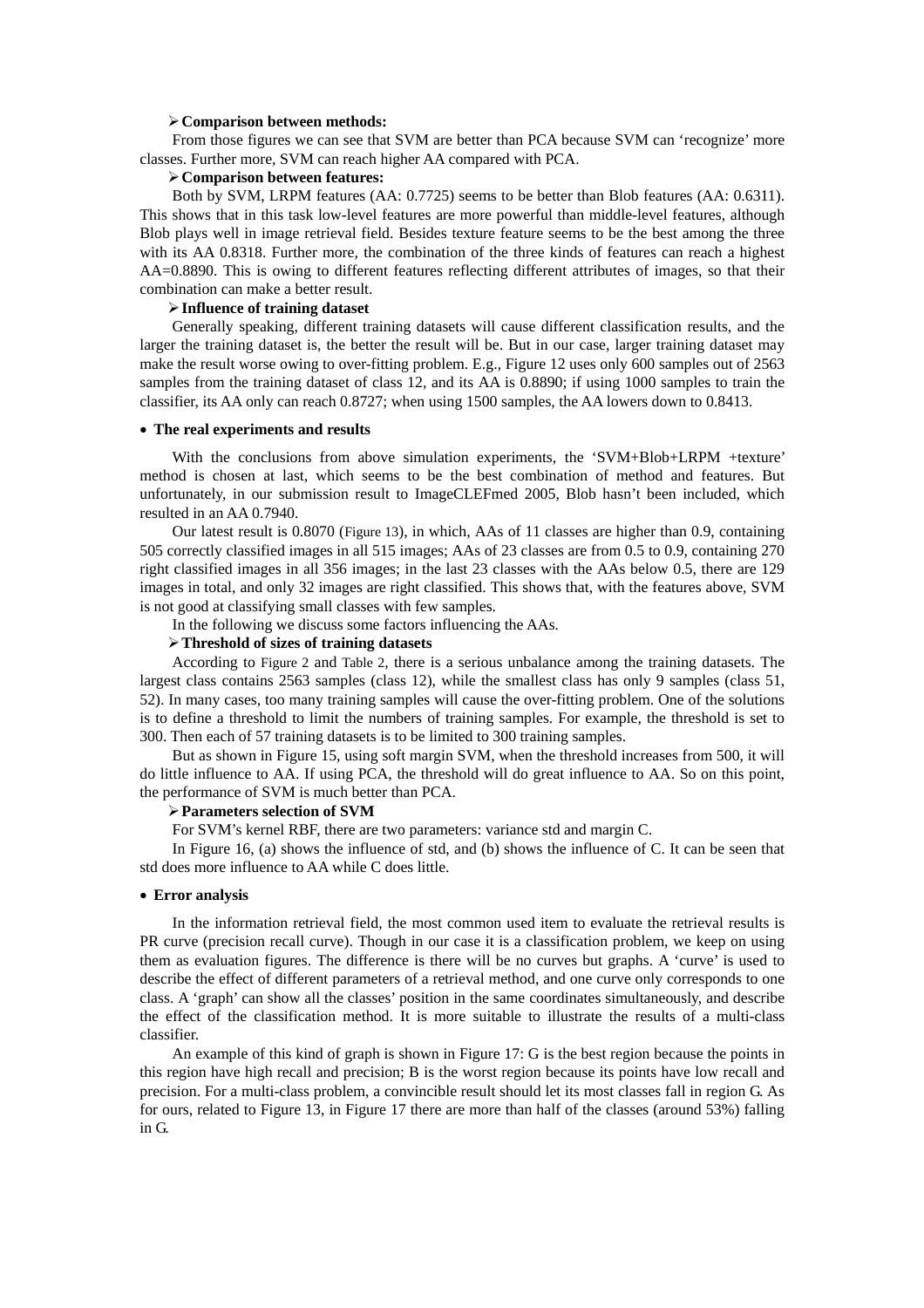# **5. Conclusions and future work**

SVM plus some texture features and blob features reaches an AA of 80.7%, while according to the published results of the annotation task in a link to ImageCLEF's website, the highest AA of ImageCLEFmed is 87.4%. It means 67 right-classified samples more than ours.

For SVM's parameter's tuning, it is proven in our experiments that only std makes sense for better result. Other kernels except RBF are tried but no better.

PR graph is helpful to judge the effects of classification algorithms.

As we can see in our work, features are the most important factor for image classification. In the future, new features should be mined. As for methods, neural network like HMM should be tried.

#### **References**

- <span id="page-5-0"></span>[1] B.Hu, S.Dasmahapatra, P.Lewis, and N.Shadbolt, Ontology-based Medical Image Annotation with Description Logics, *Proceedings of The 15th IEEE International Conference on Tools with Artificial Intelligence*, pp. 77-82, Sacramento, CA, USA.
- <span id="page-5-1"></span>[2] Remco C. Veltkamp, Mirela Tanase, Content-Based Image Retrieval Systems: A Survey, Technical Report UU-CS-2000-34, Oct. 2000, [http://give-lab.cs.uu.nl/cbirsurvey/.](http://give-lab.cs.uu.nl/cbirsurvey/)
- <span id="page-5-2"></span>[3] T. Lehmann, M. Güld, T. Deselaers, D. Keysers, H. Schubert, K. Spitzer, H. Ney, and B. Wein. Automatic Categorization of Medical Images for Content-based Retrieval and Data Mining, *[Computerized Medical](http://www.elsevier.com/wps/product/cws_home/292)  [Imaging and Graphics](http://www.elsevier.com/wps/product/cws_home/292)*, vol. 29, pp. 143-155, 2005.
- <span id="page-5-3"></span>[4] Björn Johansson, [A Survey on: Contents Based Search in Image Databases,](http://www.cvl.isy.liu.se/ScOut/TechRep/PaperInfo/bj2000.html) LiTH-ISY-R-2215, Technical Reports from the Computer Vision Laboratory, Dept. of Electrical Engineering, Linköping University, SWEDEN, Feb., 2000, [http://www.cvl.isy.liu.se/ScOut/TechRep/.](http://www.cvl.isy.liu.se/ScOut/TechRep/)
- <span id="page-5-10"></span>[5] Wei Xiong, Bo Qiu, Qi Tian, Changsheng Xu, Sim Heng Ong, Kelvin Foong, Content-based Medical Image Retrieval Using Dynamically Optimized Regional Features, ICIP 2005.
- <span id="page-5-4"></span>[6] C. Carson, M. Thomas, S. Belongie, J. M. Hellerstein, and J. Malik, Blobworld: A system for region-based image indexingand retrieval, *Proceeding of Third International Conference Visual Information Systems*, 1999.
- <span id="page-5-5"></span>[7] Wei Xiong, Bo Qiu, Qi Tian, Henning Müller, Changsheng Xu, A novel content-based medical image retrieval method based on query topic dependent image features (QTDIF), *SPIE Medical Imaging,* San Diego, CA, USA, 2005.
- <span id="page-5-6"></span>[8] Richard O.Duda, Peter E.Hart, David G.Stork, Pattern Classification, A Wiley-Interscience Publication, 2<sup>nd</sup> ed., ISBN 0-471-05669-3, 2000.
- <span id="page-5-7"></span>[9] K.-S. Goh, E. Chang, K.-T. Cheng, Support vector machine pairwise classifiers with error reduction for image classification, *Proceedings of the ACM Multimedia Workshop on Multimedia Information Retrieval* (ACM MIR 2001), The Association for Computing Machinery, Ottawa, Canada, pp. 32-37, 2001.
- <span id="page-5-8"></span>[10] Tony Jebara, [Multi-task feature and kernel selection for SVMs](http://portal.acm.org/citation.cfm?id=1015426&coll=GUIDE&dl=ACM&CFID=50881057&CFTOKEN=59027241), *Proceedings of the twenty-first international conference on Machine learning ICML '04*, July 2004.
- <span id="page-5-9"></span>[11] C.J.C. Burges, A tutorial on support vector machines for pattern recognition, *Data Mining Knowledge Discovery*, 2:121—167, 1998.
- <span id="page-5-11"></span>[12] Ingo Steinwart, On the Influence of the Kernel on the Consistency of Support Vector Machines, *Journal of Machine Learning Research*, 2:67-93, 2001.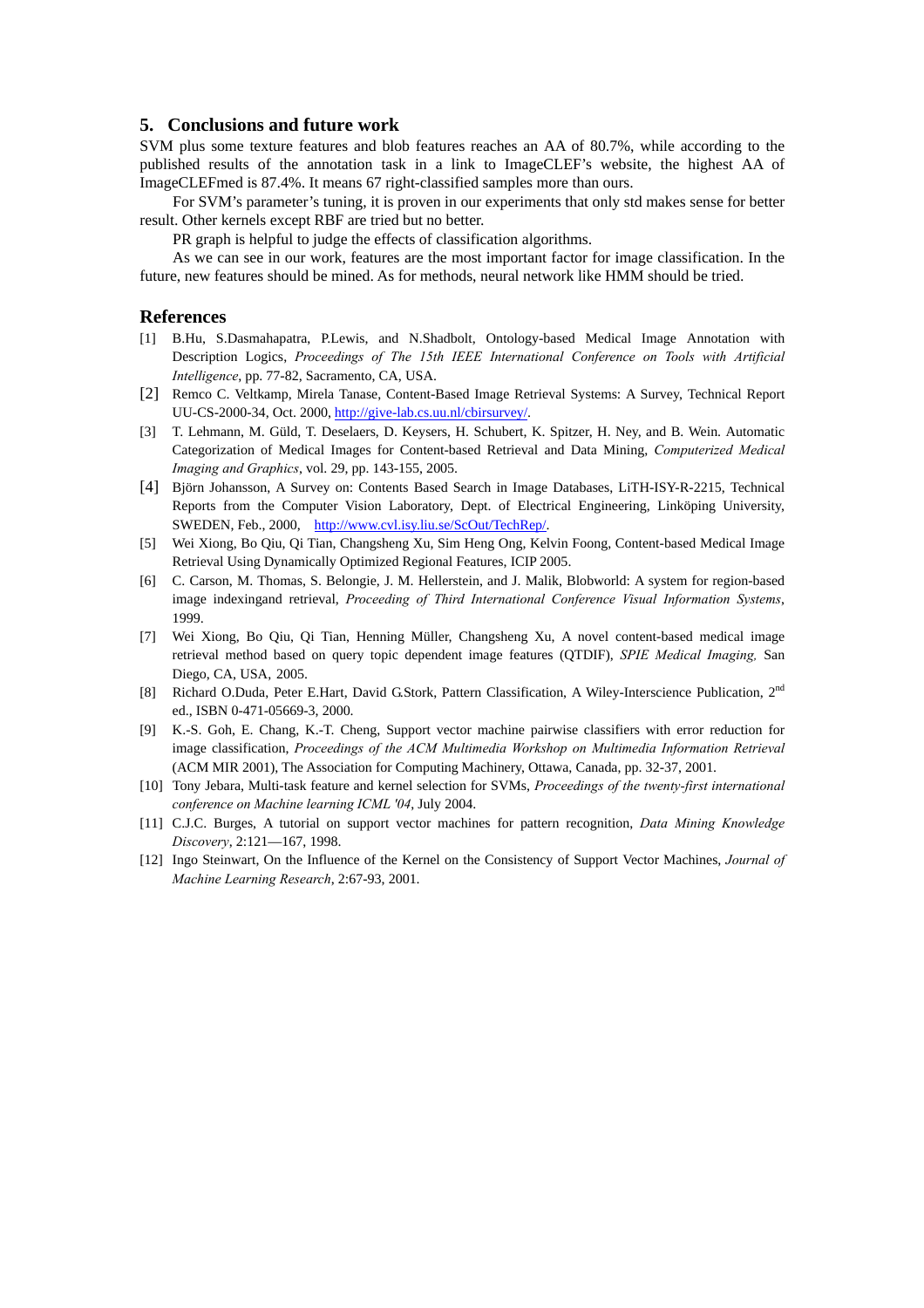# **Appendix**



Figure 1. 57 Given classes in annotation task

<span id="page-6-1"></span><span id="page-6-0"></span>

Figure 2. Great unbalance between 57 classes (training sets)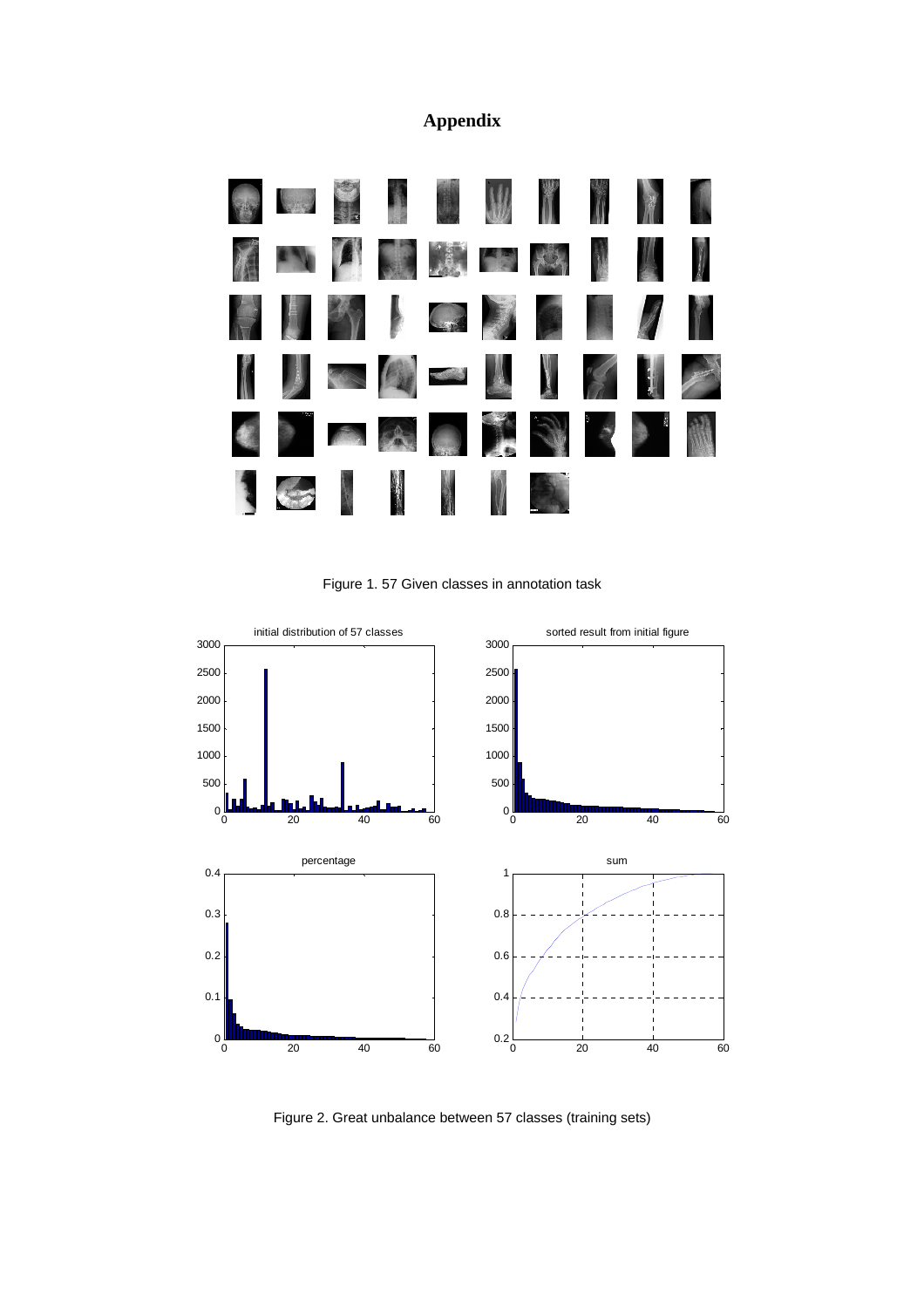

Figure 3. Visual similarities between some classes

<span id="page-7-0"></span>

Figure 4. Variety in one class and difficulty to define visual features

<span id="page-7-1"></span>

<span id="page-7-2"></span>Initial : contrast : anisotropy : polarity : LRPM

<span id="page-7-3"></span>

Figure 6. Classification result of PCA using Blob features

<span id="page-7-4"></span>

Figure 7. Classification result of PCA using texture features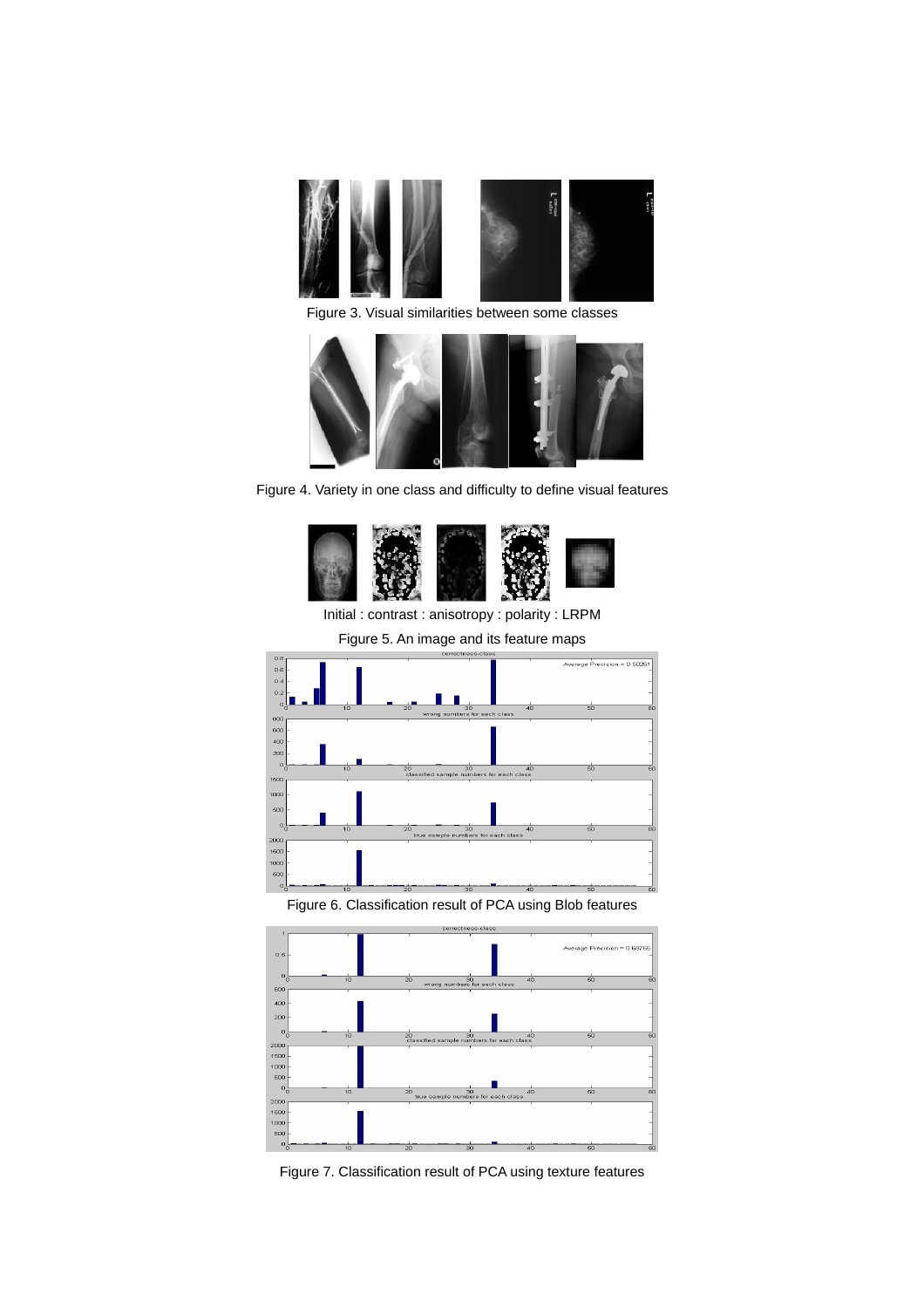<span id="page-8-0"></span>

Figure 8. Classification result of SVM using Blob features

<span id="page-8-1"></span>

Figure 9. Classification result of SVM using texture features

<span id="page-8-2"></span>

Figure 10. Classification result of SVM using LRPM features

<span id="page-8-3"></span>

Figure 11. Classification result of SVM using LRPM + texture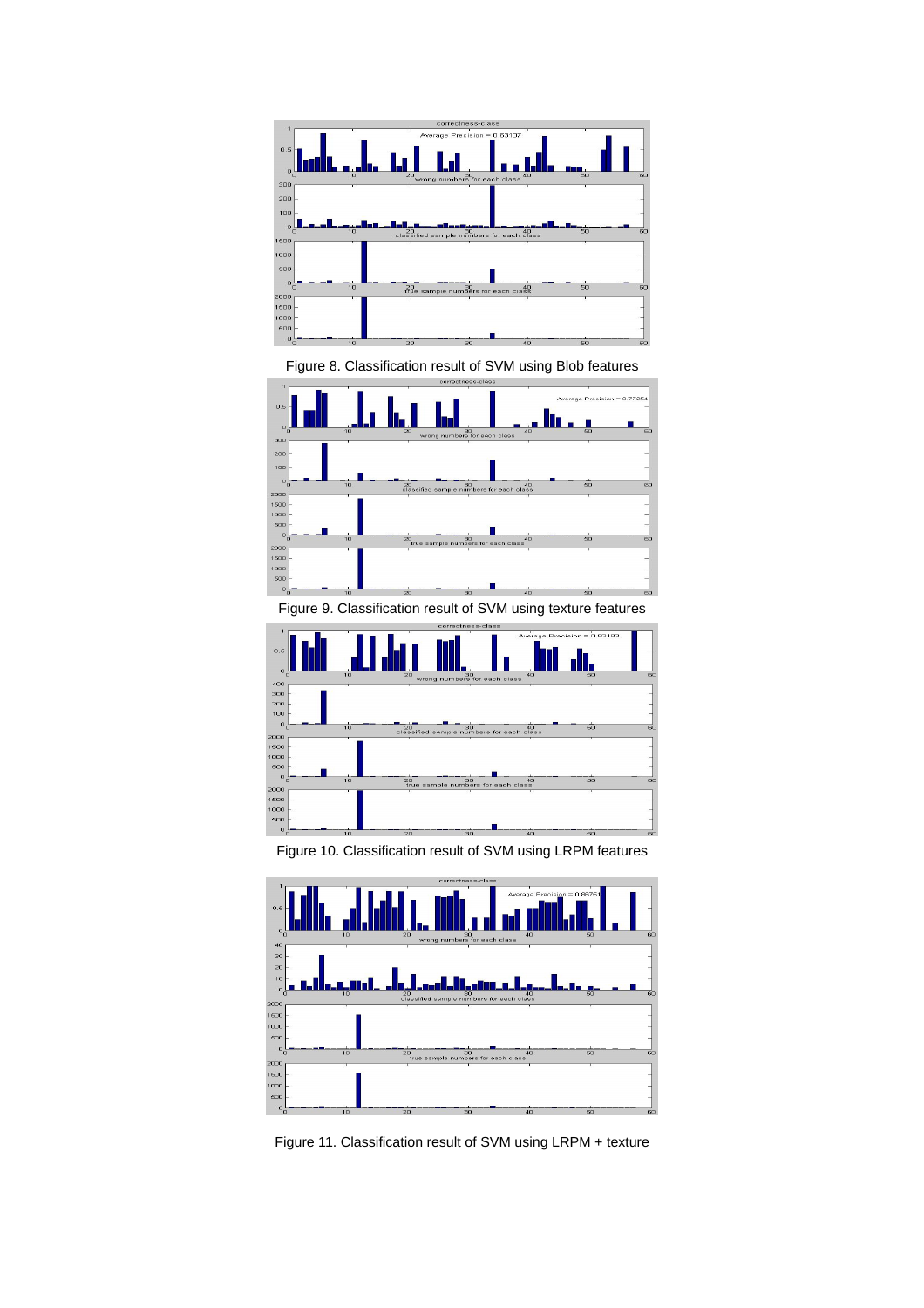<span id="page-9-0"></span>

<span id="page-9-1"></span>Figure 12. Classification result of SVM using LRPM + texture + Blob



Figure 13. Last classification result for 1000 test images



Figure 14. Different features vs. AA



Figure 15. Threshold of training dataset size vs. AA